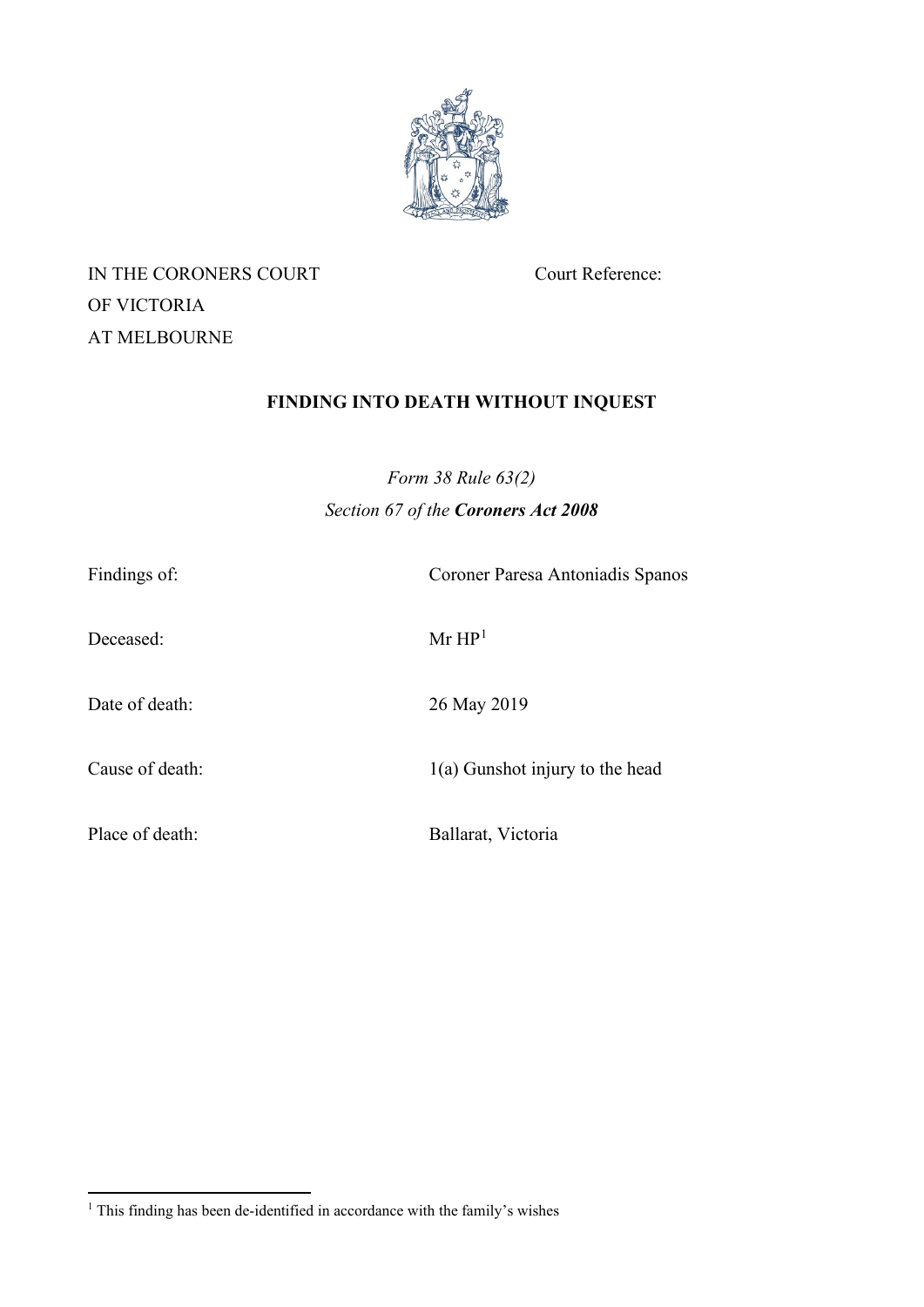## **INTRODUCTION**

- 1. On 26 May 2019, Mr HP was 50 years old when he died of a self-inflicted gunshot injury. At the time of his death, Mr HP was single and lived at Ballarat with his dog.
- 2. Mr HP was described as a friendly and sensitive man who enjoyed camping and spending time with his dog. At the time of his death, he was a kiln attendant at a clay brick manufacturer. He was said to have been dissatisfied with this job and appears to have experienced ongoing anxiety in relation to his work duties.
- 3. Mr HP was diagnosed with depression in 2010 at which time a psychiatrist prescribed duloxetine, which he continued taking until his death. After this time, Mr HP's mental healthcare was otherwise managed by his general practitioner, Dr John Emmanuel.
- 4. In terms of medical conditions, Dr Emmanuel identified that Mr HP's ongoing excessive alcohol use was a concern. Mr HP's alcohol abuse had led to heart issues and in 2017 he had a cardiac defibrillator inserted. While he had periods of abstinence, it appears he had no intention of abstaining from alcohol. Later, Mr HP also developed mild pancreatitis and type 2 diabetes.
- 5. In the lead up to his death, Mr HP experienced a number of stressors which appear to have adversely affected his mental health. These included his beloved mother's recent declining health, the receipt of an eviction notice, and a possibility that Mr HP's dog was ill. Mr HP's sister noted that during the year preceding his death, he became vocal about threats to take his own life.

## **THE CORONIAL INVESTIGATION**

- 6. Mr HP's death was reported to the Coroner as it fell within the definition of a reportable death in the *Coroners Act 2008* (**the Act**). Reportable deaths include deaths that are unexpected, unnatural or violent, or result from accident or injury.
- 7. The role of a coroner is to independently investigate reportable deaths to establish, if possible, identity, medical cause of death, and surrounding circumstances. Surrounding circumstances are limited to events which are sufficiently proximate and causally related to the death. The purpose of a coronial investigation is to establish the facts, not to cast blame or determine criminal or civil liability.
- 8. Under the Act, coroners also have the important functions of helping to prevent deaths and promoting public health and safety and the administration of justice through the making of comments or recommendations in appropriate cases about any matter connected to the death under investigation.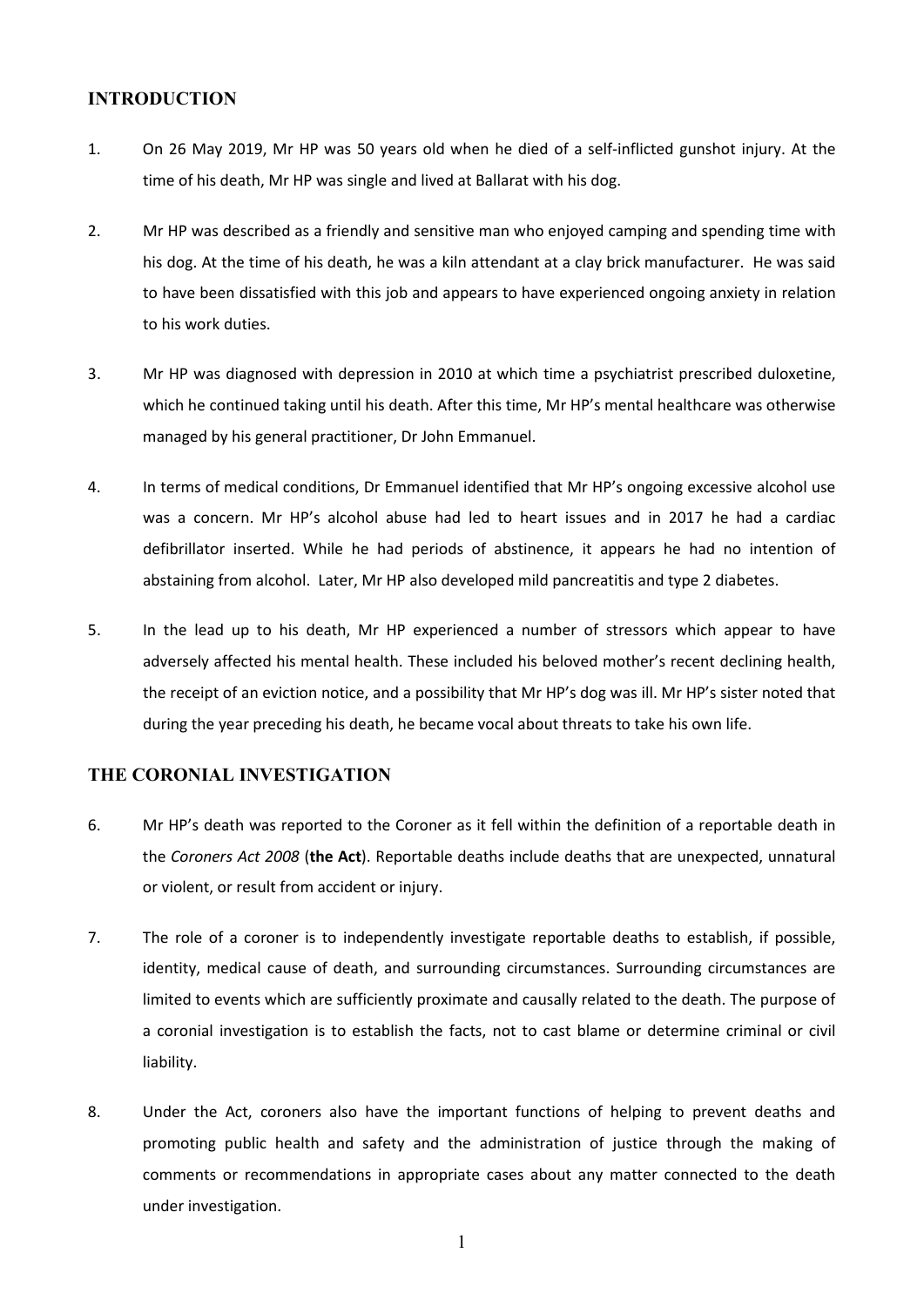- 9. The Victoria Police assigned an officer to be the Coroner's Investigator for the investigation of Mr HP's death. The Coroner's Investigator conducted inquiries on my behalf, including taking statements from witnesses – such as family, the forensic pathologist, treating clinicians and investigating officers – and submitted a coronial brief of evidence.
- 10. This finding draws on the totality of the coronial investigation into Mr HP's death, including evidence contained in the coronial brief. Whilst I have reviewed all the material, I will only refer to that which is directly relevant to my findings or necessary for narrative clarity. In the coronial jurisdiction, facts must be established on the balance of probabilities.<sup>2</sup>

## **MATTERS IN RELATION TO WHICH A FINDING MUST, IF POSSIBLE, BE MADE**

## **Identity of the deceased**

- 11. On 26 May 2019, Mr HP was visually identified by his friend, who signed a formal Statement of Identification to this effect.
- 12. Identity is not in dispute and requires no further investigation.

## **Medical cause of death**

- 13. Senior Forensic Pathologist, Dr Burke, from the Victorian Institute of Forensic Medicine (**VIFM**), conducted an inspection on 27 May 2019 and provided a written report of his findings dated 28 May 2019.
- 14. The post-mortem examination results were consistent with a close range/ contact gunshot injury to the right side of the head.
- 15. Toxicological analysis of post-mortem samples detected ethanol (alcohol at 0.17g/100mL), duloxetine (an antidepressant), and bisoprolol (used to treat hypertension). The level of bisoprolol was detected at a level consistent with therapeutic use, but the level of duloxetine was slightly elevated. However, I note duloxetine is subject to post-mortem distribution, which makes it difficult to conclude whether a prescribed or higher amount was ingested by Mr HP before death.
- 16. Dr Burke provided an opinion that the medical cause of death was *"1(a) Gunshot injury to the head"*.

<span id="page-2-0"></span><sup>2</sup> Subject to the principles enunciated in *Briginshaw v Briginshaw* (1938) 60 CLR 336. The effect of this and similar authorities is that coroners should not make adverse findings against, or comments about, individuals unless the evidence provides a comfortable level of satisfaction as to those matters taking into account the consequences of such findings or comments.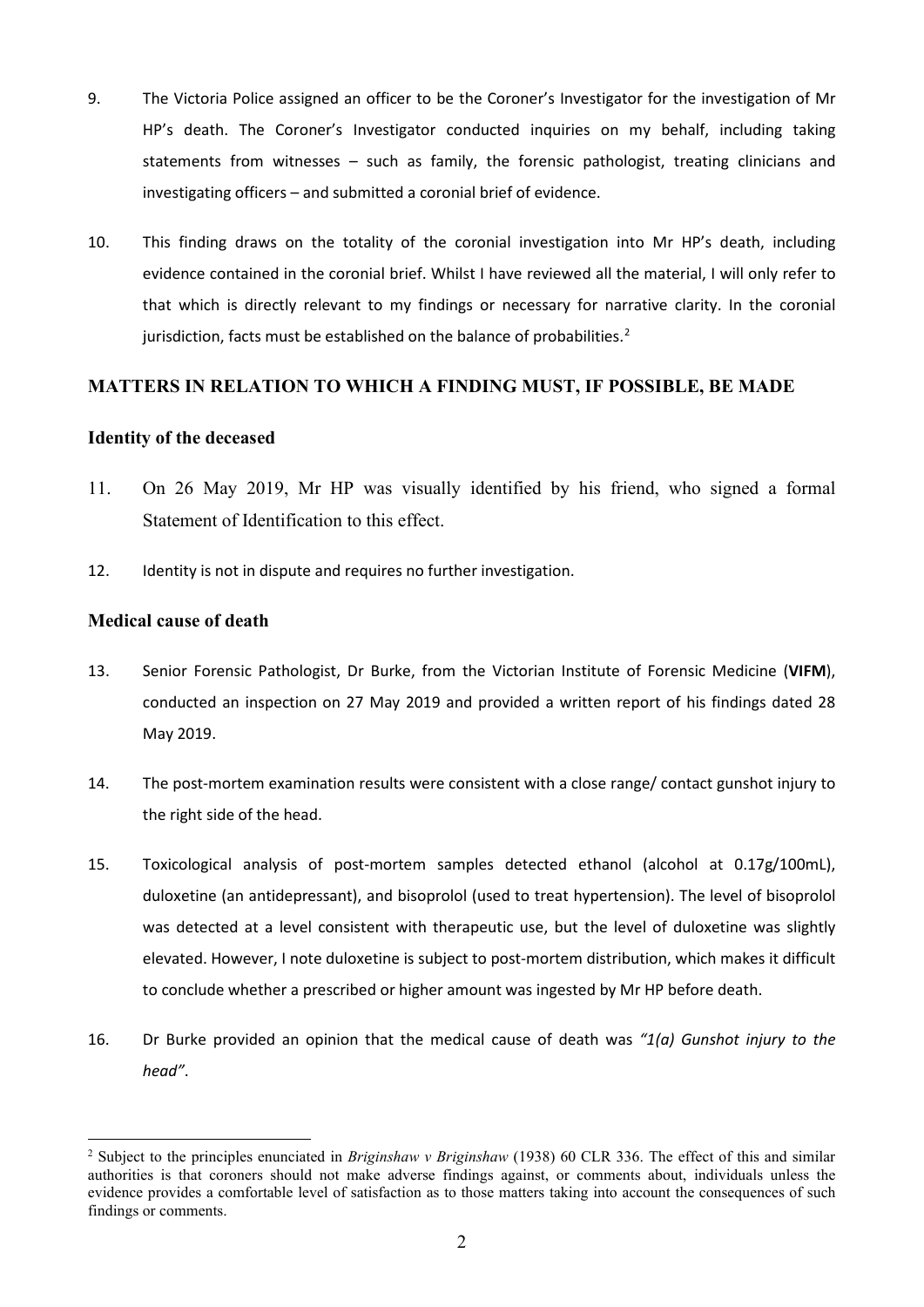#### 17. I accept Dr Burke's opinion.

#### **Circumstances in which the death occurred**

- 18. In the late evening of 25 May 2019, Mr HP was involved in a motor vehicle collision. Initially, Mr HP drove away from the scene and was later intercepted by Victoria Police members nearby. A preliminary breath test was conducted which indicated Mr HP's breath contained alcohol. He was subsequently taken to Ballarat Police Station where a further test returned a blood alcohol content of 0.158 g/100mL. As this was a level over three times the legal limit for a fully licenced driver, he was required to immediately surrender his driver's licence and his vehicle was impounded.
- 19. Vitoria Police members drove Mr HP home at approximately 12.55am of 26 May 2019. First Constable Jason Allen stated that Mr HP did not say anything about suicide or selfharm at any stage during their interactions that evening.
- 20. At 1.49am, Mr HP sent a text message to his friend, stating that he would lose his job and home because of the earlier vehicle collision. He also expressed an intention to take his life, saying he would take His dog with him.
- 21. Mr HP's friend did not read the text message until later that morning at about 8.00am and upon doing so, immediately attended Mr HP's house. When Mr HP's friend arrived, he found Mr HP and Mr HP's dog both deceased on the bed and called 000.
- 22. Responding police members observed Mr HP to have a serious head injury and located a modified revolver (registered to Mr HP) under his body. They concluded that Mr HP had shot His dog before turning the gun upon himself. They also observed an unlocked and open firearms' safe in the living area. Two guns registered to Mr HP remained in the safe. Additional parts of a firearm and ammunition were located on a table nearby.
- 23. A handwritten note on a calendar entry dated 28 April 2019 indicated Mr HP had spoken to his mother and told her of his intention to take his own life.
- 24. Sergeant Steven Murphy, Coroner's Investigator, noted that it appeared Mr HP was experiencing increasing physical issues related to his alcohol abuse and had no psychosocial supports in place to help. He was essentially estranged from most of his family and had access to firearms. His various stressors were also mounting, and it appeared that this, coupled with his usual coping strategy of excessive alcohol consumption, may have resulted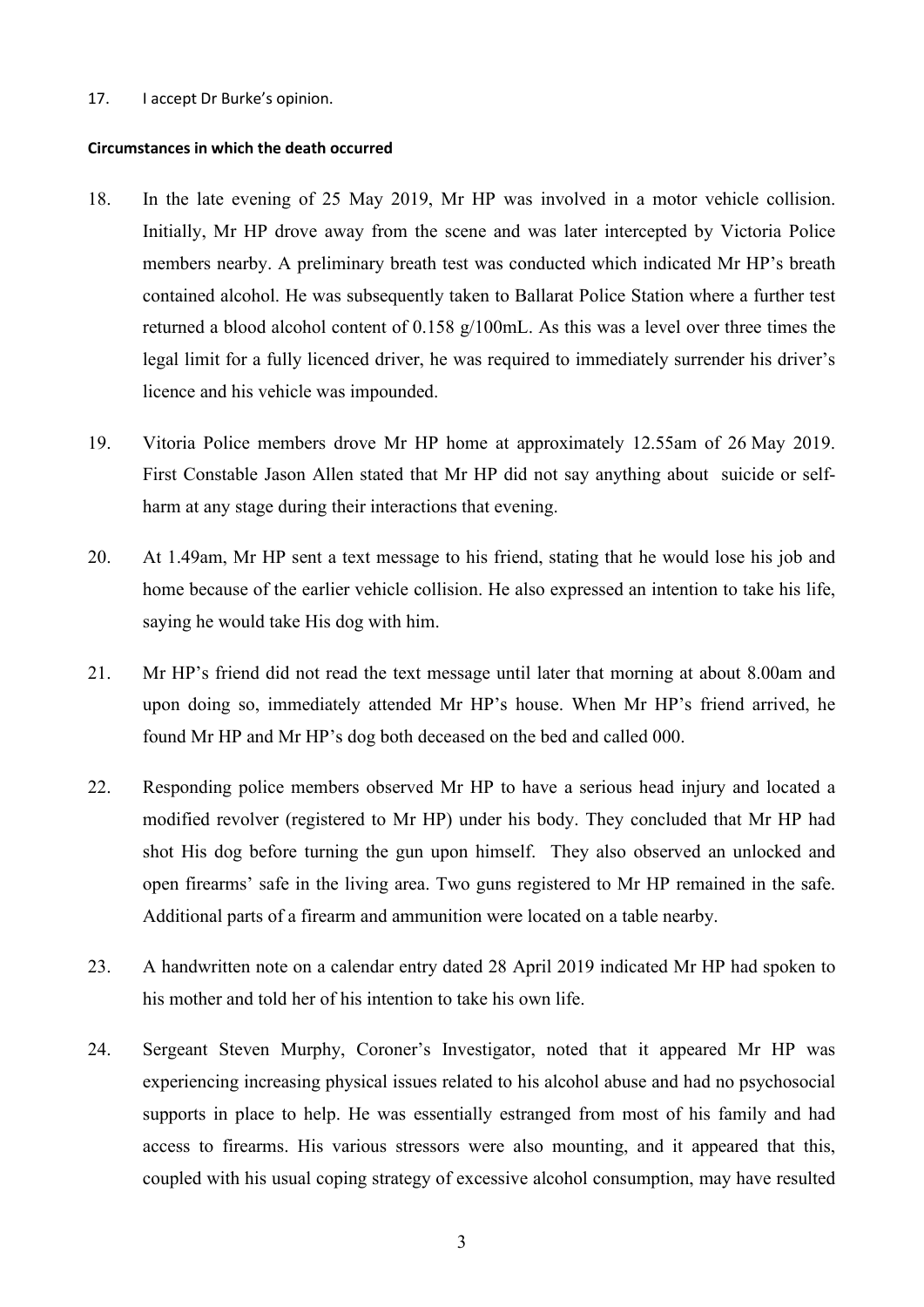in him impulsively choosing to end his own life. This is a sound analysis of the available evidence and I agree with his conclusion.

## **Mr HP's firearms licence**

- 25. Enquiries revealed that Mr HP had been first issued a firearm licence in June 1993 for the purpose of hunting and that this licence had expired in June 2004.
- 26. In September 2017, Mr HP was issued with a Category A & B Longarm Licence, again for the 'genuine reason of hunting'. This licence was due to expire in September 2022. The genuine reason for hunting was supported by an authorised Department of Environment, Land, Water and Planning registration of interest. However, Mr HP was described as an animal lover by his friends who could not imagine him hurting any animal. One friend noted that Mr HP confided in him that he only ever shot at trees.
- 27. Senior Constable Kim Calvert-Crosby of the Victoria Police Regulation Support Unit confirmed there were no adverse notes listed against Mr HP to indicate any concerns were held by the police as to his suitability to hold a firearm's licence.
- 28. Sergeant Murphy noted that for all firearm applications, new and renewals, the applicant is required to detail if they have had any medical history in the preceding five years that may affect their suitability to obtain a Victorian Firearms Licence. Categories include mental health concerns including depression, and alcohol problems. In his August 2017 application, Mr HP indicated that he had no such medical history.
- 29. In her statement, Mr HP's sister expressed surprise that her brother was able to obtain a firearms licence and wondered who his referee was and who would have certified his suitability. She was of the opinion that he should have been required to submit a medical report for this purpose.
- 30. Dr Emmanuel confirmed that Mr HP had never disclosed in their discussion that he had access to firearms. His treating cardiologist, Dr Wayne Childs, was also unaware that Mr HP had a firearms licence or access to firearms.

## **FINDINGS AND CONCLUSION**

- 31. Pursuant to section 67(1) of the Act I make the following findings:
	- (a) the identity of the deceased was Mr HP;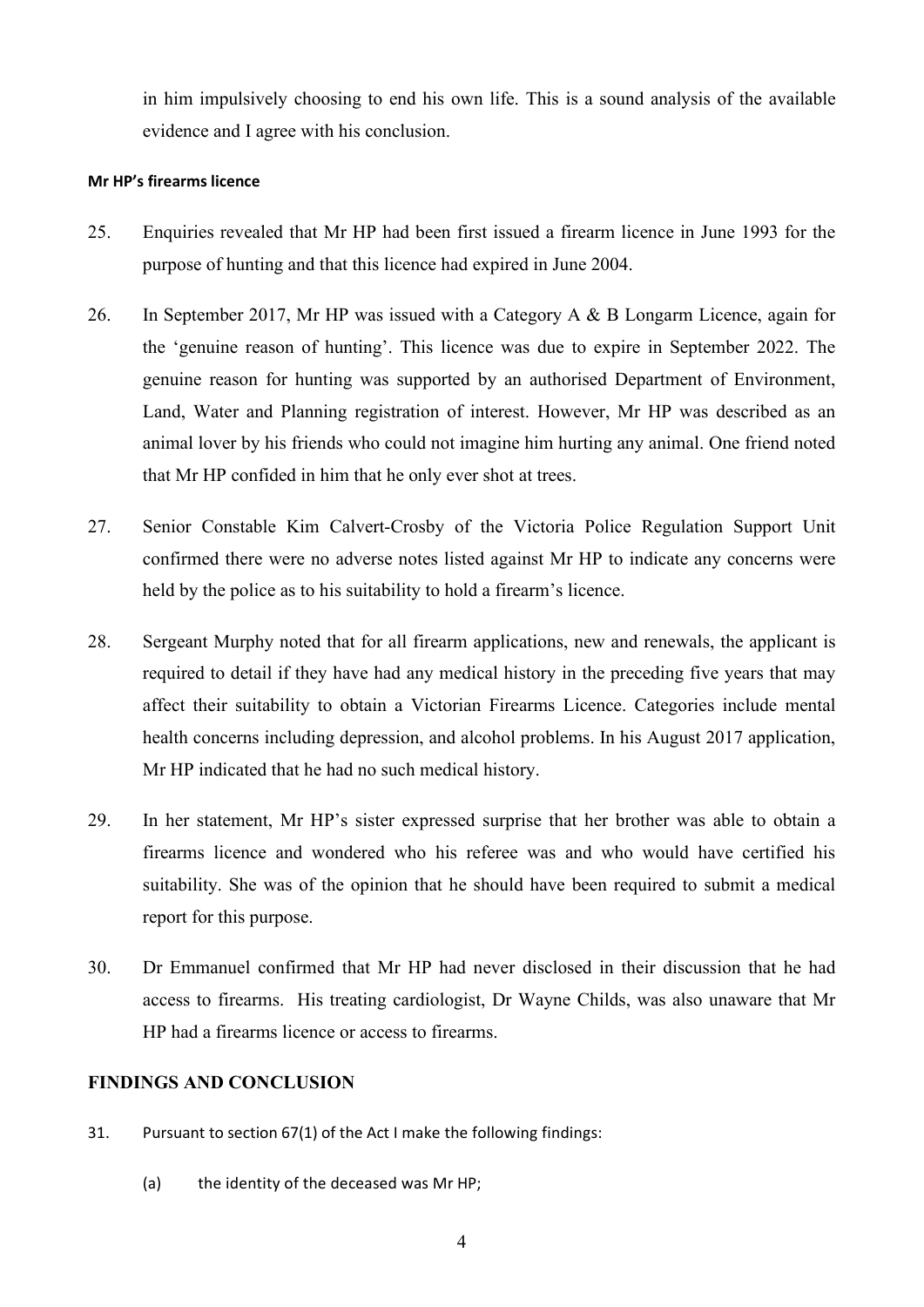- (b) the death occurred on 26 May 2019 at Ballarat, Victoria;
- (c) the cause of Mr HP's death was gunshot injury to the head; and
- (d) the death occurred in the circumstances described above.
- 32. Having considered all of the evidence, I am satisfied that Mr HP intentionally took his own life.
- 33. I convey my sincere condolences to Mr HP's family for their loss.

#### **COMMENTS**

Pursuant to section 67(3) of the Act, I make the following comments connected with the death:

## **What the statistics tell us**

- [3](#page-5-0)4. As part of my investigation, I requested the Coroners Prevention Unit<sup>3</sup> (CPU) extract data from the Victorian Suicide Register (**VSR**) [4](#page-5-1) regarding firearm-related suicides.
- 35. The CPU's research revealed that between 1 January 2009 and 31 December 2020, 418 Victorians had taken their own life using a firearm. Annual frequency ranged between 26 such deaths (in 2011) and 41 (in 2012 and 2019).
- 36. In relation to whether these persons held a firearm licence, the data revealed that out of 306 firearm suicides between 2009 and 2017, 125 people (or only 40.8%) held a Victorian firearm licence at the time of death. However, interpreting this is somewhat challenging because in a roughly similar number of deaths (106, 34.6%) the firearm licence status of the deceased was unknown.
- 37. Of the 125 people who held a firearm licence, 46 (or 36.8%) had been previously diagnosed with one or more mental disorders.
- 38. The VSR indicates the annual frequency of suicides generally has been steadily increasing for the past decade, from [5](#page-5-2)50 deaths in 2011 to a peak of 711 deaths in 2020, then 694 deaths in 2021.<sup>5</sup>

<span id="page-5-0"></span><sup>&</sup>lt;sup>3</sup> The CPU is staffed by healthcare professionals, including practising physicians and nurses. Importantly, these healthcare professionals are independent of the health professionals and institutions under consideration. They draw on their medical, nursing, and research experience to evaluate the clinical management and care provided in particular cases by reviewing the medical records, and any particular concerns which have been raised.

<span id="page-5-1"></span><sup>&</sup>lt;sup>4</sup> Victorian Suicide Register is a database containing detailed information on suicides that have been reported to and investigated by Victorian Coroners between 1 January 2000 and the present.

<span id="page-5-2"></span><sup>5</sup> Coroners Court Monthly Suicide Data report, March 2022 update. Published 20 April 2022.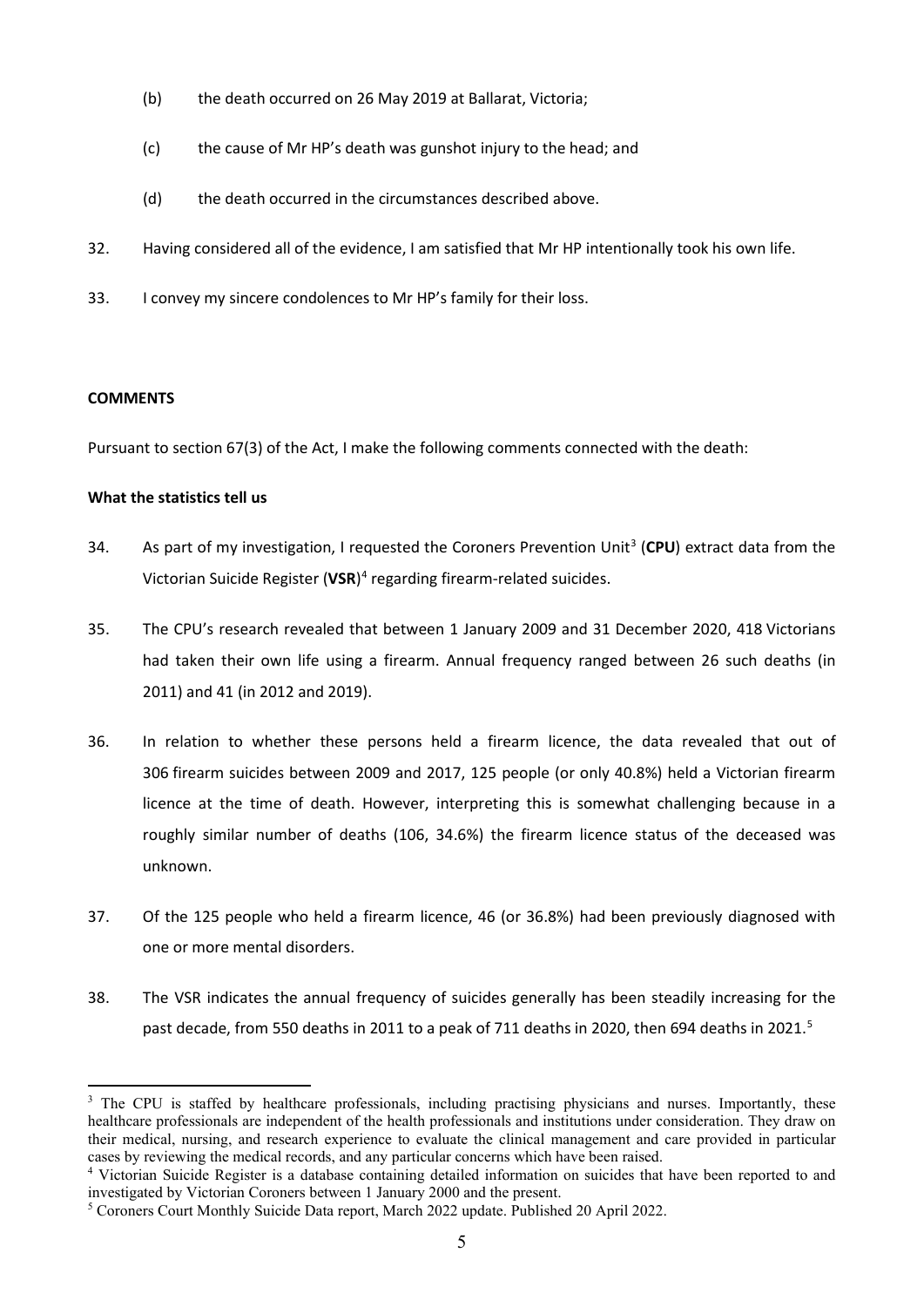#### **Previous coronial findings and recommendations**

- 39. I and other Victorian coroners have previously investigated firearm-related suicides where the deceased has held an extant licence on more than one occasion.<sup>[6](#page-6-0)</sup>
- 40. Some of those findings have focussed on the failure of a medical practitioner to alert Victoria Police to the licensee's medical or mental health condition.
- 41. I note that the *Firearms Act 1996* allows health professionals to provide certain information to the Chief Commissioner of Police in relation to a person's suitability to hold a firearm, without attracting criminal or civil liability, provided that the information is provided in good faith. The Victoria Police Licensing and Regulation Division (**LRD**) has also developed a guide[7](#page-6-1) for health practitioners regarding how to notify Victoria Police if they feel a patient is not suited to possess firearms if they suspect the patient is a firearm licence holder or has or intended to apply for a firearm licence.
- 42. However, in Mr HP's case, the available evidence supports a finding that his treating practitioners were unaware that he held a firearms licence or indeed that he had access to firearms. As Mr HP's sister identified, the focus then shifts to how Mr HP was able to obtain a licence given his previous mental health diagnosis.
- 43. The current licensing regime does not require an applicant to 'prove' they are a fit and proper person to hold a licence. Rather, an applicant is asked to provide a yes/no answer to a series of questions regarding their medical and mental health history. If the applicant answers 'yes' to any of these questions, they must then obtain a medical report from a treating medical practitioner outlining their suitability to hold a firearm licence and possess firearms.
- 44. As I have previously noted in the Finding into the death of Robert James Lawrence, the current paradigm for the granting of firearms licences relies too heavily on the applicant being entirely honest and disclosing information against their own interest when they apply for a firearms licence. It does not proactively assess an applicant's suitability in a positive sense, rather it assumes suitability from the absence of history indicating unsuitability – a glaring issue that has not escaped other coroners.<sup>[8](#page-6-2)</sup>

<span id="page-6-0"></span><sup>6</sup> My investigations include: Finding into Death Without Inquest regarding Raymond Jon Cox, COR 2014 2220, published 28 June 2018; Finding into Death Without Inquest regarding Robert James Lawrence, COR 2016 4995, published 6 April 2020.

<sup>7</sup> Quick Guide (Firearms): Information for role of the Health Professionals, Victoria Police.

<span id="page-6-2"></span><span id="page-6-1"></span><sup>&</sup>lt;sup>8</sup> See for example Finding into Death With Inquest regarding Peter Quin-Conroy, COR 2010 3294, delivered 5 March 2013; Finding into Death Without Inquest regarding Neil Robert Patterson, COR 2012 0123, unpublished.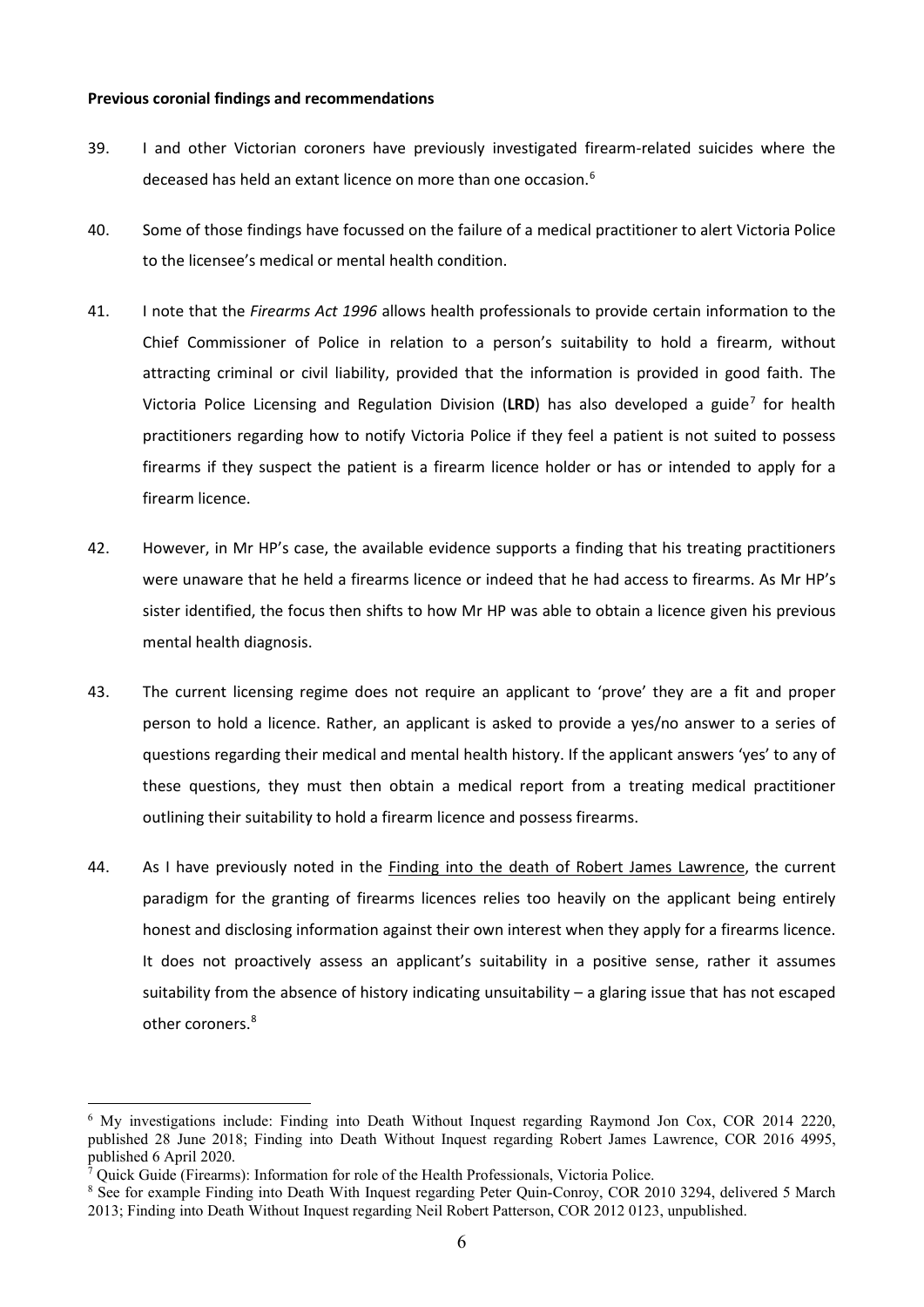- 45. In the Finding into the death of AS,<sup>[9](#page-7-0)</sup> Coroner Rosemary Carlin highlighted that the fundamental position remains that the individual applicant must self-report his or her mental health, or other medical condition, before Victoria Police will seek a report from a health professional as to that person's suitability to hold a firearms licence.
- 46. Her Honour was not persuaded by the arguments against requiring all applicants for a firearms licence to provide a supporting medical report (that is, that patients would forgo appropriate medical treatment and that it would be unduly onerous for medical practitioners).
- 47. Her Honour noted while it would take longer for applications with a medical report to be assessed, it would ultimately identify previously under-reported medical conditions, which was a desirable outcome. As her Honour noted:

*The real burden of such a requirement would fall on the applicants as they would need to obtain and submit the medical report. This is a small price to pay for the privilege of holding a firearms licence.*

*…*

*A requirement that all applications for licences or renewals be accompanied by a medical report would serve the dual purpose of reducing under reporting by applicants and alerting health professionals to the fact a patient holds a firearms licence, a significant piece of information in the treatment of the mentally unwell.*

- 48. Her Honour therefore made a recommendation that the Victoria Police LRD give further consideration to amending its firearm licence application process to require all applicants to submit a report from a treating health professional as to their fitness to hold a firearms licence.
- 49. In August 2016, Chief Commissioner Graham Ashton responded to the recommendation and noted that the *Firearms Act 1996* did not support a request for a medical report upon application and a legislative change would be required before the recommendation could be implemented.
- 50. I note that Part 2 of the current *Firearms Act 1996* sets out the requirements, including the provision of information, which applicants must adhere to when applying for a firearm licence. A medical report of fitness from a current treating medical practitioner accompanying the application is not required.

<span id="page-7-0"></span><sup>9</sup> Finding into Death Without Inquest regarding AS, COR 2014 4172, published 11 March 2016.